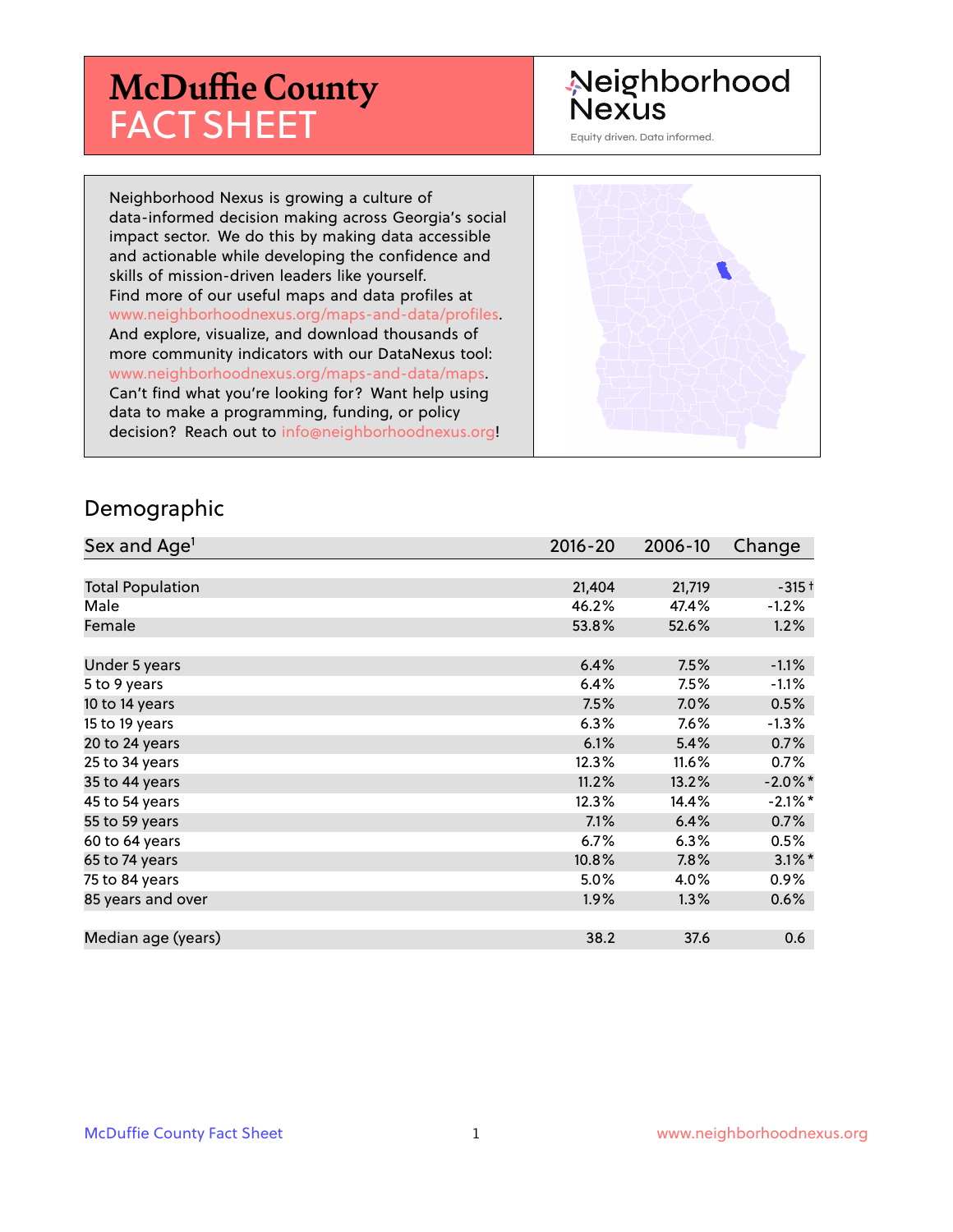# Demographic, continued...

| Race <sup>2</sup>                                   | $2016 - 20$ | 2006-10 | Change     |
|-----------------------------------------------------|-------------|---------|------------|
| <b>Total population</b>                             | 21,404      | 21,719  | $-315+$    |
| One race                                            | 97.7%       | 99.5%   | $-1.8\%$ * |
| White                                               | 53.6%       | 58.8%   | $-5.2%$ *  |
| <b>Black or African American</b>                    | 39.9%       | 39.9%   | 0.0%       |
| American Indian and Alaska Native                   | 0.0%        | 0.6%    | $-0.6%$    |
| Asian                                               | 0.4%        | 0.2%    | $0.3\%$ *  |
| Native Hawaiian and Other Pacific Islander          | 1.1%        | 0.0%    | $1.1\%$ *  |
| Some other race                                     | 2.7%        | 0.0%    | $2.6\%$ *  |
| Two or more races                                   | 2.3%        | 0.5%    | $1.8\%$ *  |
| Race alone or in combination with other race(s) $3$ | $2016 - 20$ | 2006-10 | Change     |
| Total population                                    | 21,404      | 21,719  | $-315+$    |
| White                                               | 55.7%       | 59.1%   | $-3.5%$ *  |
| <b>Black or African American</b>                    | 41.6%       | 40.2%   | $1.4\%$ *  |
| American Indian and Alaska Native                   | 0.5%        | 0.9%    | $-0.4%$    |
| Asian                                               | 0.7%        | 0.2%    | $0.5%$ *   |
| Native Hawaiian and Other Pacific Islander          | 1.1%        | 0.0%    | $1.1\%$ *  |
| Some other race                                     | 2.9%        | 0.1%    | $2.8\%$ *  |
| Hispanic or Latino and Race <sup>4</sup>            | $2016 - 20$ | 2006-10 | Change     |
| <b>Total population</b>                             | 21,404      | 21,719  | $-315+$    |
| Hispanic or Latino (of any race)                    | 3.2%        | 2.2%    | $1.0\%$ †  |
| Not Hispanic or Latino                              | 96.8%       | 97.8%   | $-1.0%$ +  |
| White alone                                         | 53.2%       | 56.9%   | $-3.7%$ *  |
| Black or African American alone                     | 39.9%       | 39.9%   | 0.0%       |
| American Indian and Alaska Native alone             | 0.0%        | 0.4%    | $-0.4%$    |
| Asian alone                                         | 0.4%        | 0.2%    | $0.3\%$ *  |
| Native Hawaiian and Other Pacific Islander alone    | 1.1%        | 0.0%    | $1.1\%$ *  |
| Some other race alone                               | 0.0%        | 0.0%    | $-0.0%$    |
| Two or more races                                   | 2.1%        | 0.5%    | $1.6\%$ *  |
| U.S. Citizenship Status <sup>5</sup>                | $2016 - 20$ | 2006-10 | Change     |
| Foreign-born population                             | 529         | 272     | $257*$     |
| Naturalized U.S. citizen                            | 50.1%       | 23.9%   | 26.2%      |
| Not a U.S. citizen                                  | 49.9%       | 76.1%   | $-26.2%$   |
|                                                     |             |         |            |
| Citizen, Voting Age Population <sup>6</sup>         | $2016 - 20$ | 2006-10 | Change     |
| Citizen, 18 and over population                     | 15,817      | 15,705  | 112        |
| Male                                                | 45.4%       | 45.6%   | $-0.2%$    |
| Female                                              | 54.6%       | 54.4%   | 0.2%       |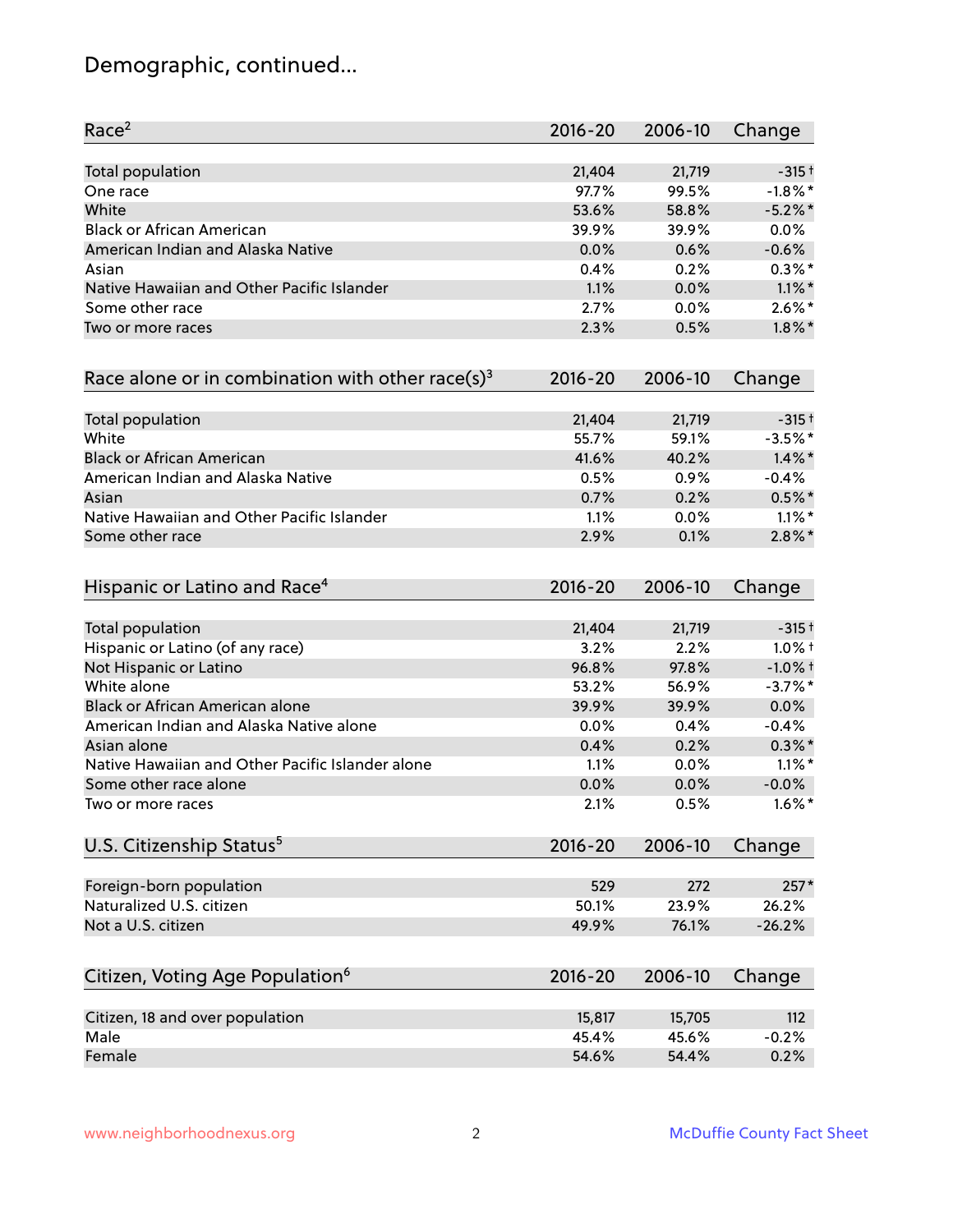#### Economic

| Income <sup>7</sup>                                 | $2016 - 20$ | 2006-10 | Change     |
|-----------------------------------------------------|-------------|---------|------------|
|                                                     |             |         |            |
| All households                                      | 8,238       | 8,283   | $-45$      |
| Less than \$10,000                                  | 9.8%        | 13.2%   | $-3.4%$    |
| \$10,000 to \$14,999                                | 3.1%        | 9.5%    | $-6.4\%$ * |
| \$15,000 to \$24,999                                | 13.4%       | 14.9%   | $-1.5%$    |
| \$25,000 to \$34,999                                | 12.0%       | 11.7%   | 0.3%       |
| \$35,000 to \$49,999                                | 15.0%       | 17.2%   | $-2.2%$    |
| \$50,000 to \$74,999                                | 22.5%       | 18.5%   | 4.0%       |
| \$75,000 to \$99,999                                | 8.5%        | 8.0%    | 0.4%       |
| \$100,000 to \$149,999                              | 10.9%       | 5.1%    | $5.8\%$ *  |
| \$150,000 to \$199,999                              | 3.2%        | 0.9%    | $2.3\%$ *  |
| \$200,000 or more                                   | 1.6%        | 1.0%    | 0.6%       |
| Median household income (dollars)                   | 47,327      | 35,414  | $11,913*$  |
| Mean household income (dollars)                     | 58,501      | 44,201  | 14,300*    |
| With earnings                                       | 73.9%       | 71.2%   | 2.8%       |
| Mean earnings (dollars)                             | 55,472      | 46,874  | 8,598*     |
| <b>With Social Security</b>                         | 37.0%       | 33.9%   | 3.1%       |
| Mean Social Security income (dollars)               | 18,510      | 13,767  | $4,742*$   |
| With retirement income                              | 21.6%       | 17.4%   | 4.2%*      |
| Mean retirement income (dollars)                    | 31,237      | 18,105  | $13,132*$  |
| With Supplemental Security Income                   | $8.2\%$     | $5.0\%$ | $3.2\%$ *  |
| Mean Supplemental Security Income (dollars)         | 11,526      | 7,394   | $4,131*$   |
| With cash public assistance income                  | 1.3%        | $1.0\%$ | 0.4%       |
| Mean cash public assistance income (dollars)        | 3,904       | 4,472   | $-568$     |
| With Food Stamp/SNAP benefits in the past 12 months | 17.7%       | 16.2%   | 1.6%       |
|                                                     |             |         |            |
| Families                                            | 5,773       | 5,866   | $-93$      |
| Less than \$10,000                                  | 6.2%        | $7.7\%$ | $-1.5%$    |
| \$10,000 to \$14,999                                | 0.9%        | 5.8%    | $-4.8\%$ * |
| \$15,000 to \$24,999                                | 11.1%       | 13.6%   | $-2.4%$    |
| \$25,000 to \$34,999                                | 11.9%       | 10.8%   | 1.1%       |
| \$35,000 to \$49,999                                | 18.1%       | 19.6%   | $-1.5%$    |
| \$50,000 to \$74,999                                | 22.4%       | 23.1%   | $-0.7%$    |
| \$75,000 to \$99,999                                | 9.9%        | 11.0%   | $-1.1%$    |
| \$100,000 to \$149,999                              | 13.2%       | 6.2%    | $7.0\%$ *  |
| \$150,000 to \$199,999                              | 4.3%        | 1.0%    | $3.2\%$ *  |
| \$200,000 or more                                   | 2.0%        | 1.2%    | 0.7%       |
| Median family income (dollars)                      | 51,244      | 42,472  | 8,772*     |
| Mean family income (dollars)                        | 66,047      | 51,785  | 14,263*    |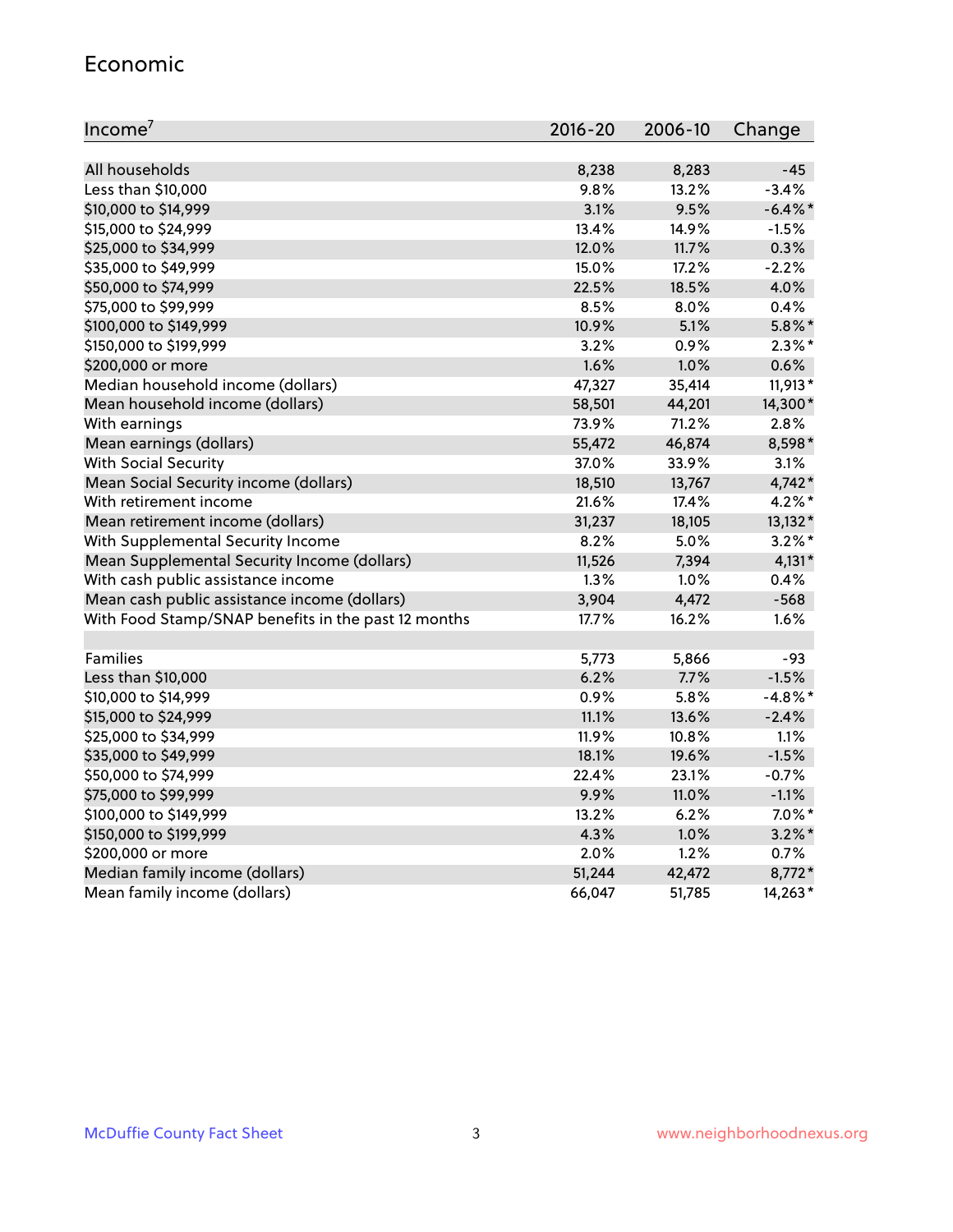### Economic, continued...

| Income, continued <sup>8</sup>                                                     | $2016 - 20$ | 2006-10 | Change      |
|------------------------------------------------------------------------------------|-------------|---------|-------------|
|                                                                                    |             |         |             |
| Nonfamily households                                                               | 2,465       | 2,417   | 48          |
| Median nonfamily income (dollars)                                                  | 27,094      | 16,061  | 11,033*     |
| Mean nonfamily income (dollars)                                                    | 38,630      | 24,211  | 14,419*     |
| Median earnings for workers (dollars)                                              | 27,889      | 22,179  | 5,710*      |
| Median earnings for male full-time, year-round workers                             | 43,692      | 34,300  | 9,392*      |
| (dollars)<br>Median earnings for female full-time, year-round workers<br>(dollars) | 31,764      | 22,710  | $9,054*$    |
| Per capita income (dollars)                                                        | 23,355      | 17,261  | $6,095*$    |
| Families and People Below Poverty Level <sup>9</sup>                               | $2016 - 20$ | 2006-10 | Change      |
|                                                                                    |             |         |             |
| <b>All families</b>                                                                | 13.6%       | 16.0%   | $-2.4%$     |
| With related children under 18 years                                               | 31.1%       | 25.3%   | 5.8%        |
| With related children under 5 years only                                           | 37.5%       | 13.4%   | 24.1%*      |
| Married couple families                                                            | 3.7%        | 4.3%    | $-0.5%$     |
| With related children under 18 years                                               | 11.2%       | 8.6%    | 2.6%        |
| With related children under 5 years only                                           | 0.0%        | 7.5%    | $-7.5%$     |
| Families with female householder, no husband present                               | 28.3%       | 38.6%   | $-10.3%$    |
| With related children under 18 years                                               | 42.5%       | 49.2%   | $-6.7%$     |
| With related children under 5 years only                                           | 36.5%       | 25.4%   | 11.1%       |
|                                                                                    | 19.0%       | 19.5%   | $-0.5%$     |
| All people<br>Under 18 years                                                       | 34.0%       | 27.2%   | 6.8%        |
| Related children under 18 years                                                    | 34.0%       | 27.2%   | 6.9%        |
|                                                                                    | 28.9%       | 19.9%   | 9.0%        |
| Related children under 5 years                                                     |             |         |             |
| Related children 5 to 17 years                                                     | 35.8%       | 30.1%   | 5.7%        |
| 18 years and over                                                                  | 13.9%       | 16.6%   | $-2.7%$     |
| 18 to 64 years                                                                     | 16.0%       | 15.9%   | 0.2%        |
| 65 years and over                                                                  | 7.0%        | 20.1%   | $-13.1\%$ * |
| People in families                                                                 | 16.5%       | 17.0%   | $-0.5%$     |
| Unrelated individuals 15 years and over                                            | 32.7%       | 35.1%   | $-2.4%$     |
|                                                                                    |             |         |             |
| Non-Hispanic white people                                                          | 14.5%       | 11.3%   | $3.2\%$ *   |
| Black or African-American people                                                   | 21.0%       | 31.9%   | $-10.9\%$ * |
| Asian people                                                                       | 27.3%       | 0.0%    | 27.3%       |
| Hispanic or Latino people                                                          | 39.2%       | 11.9%   | 27.2%       |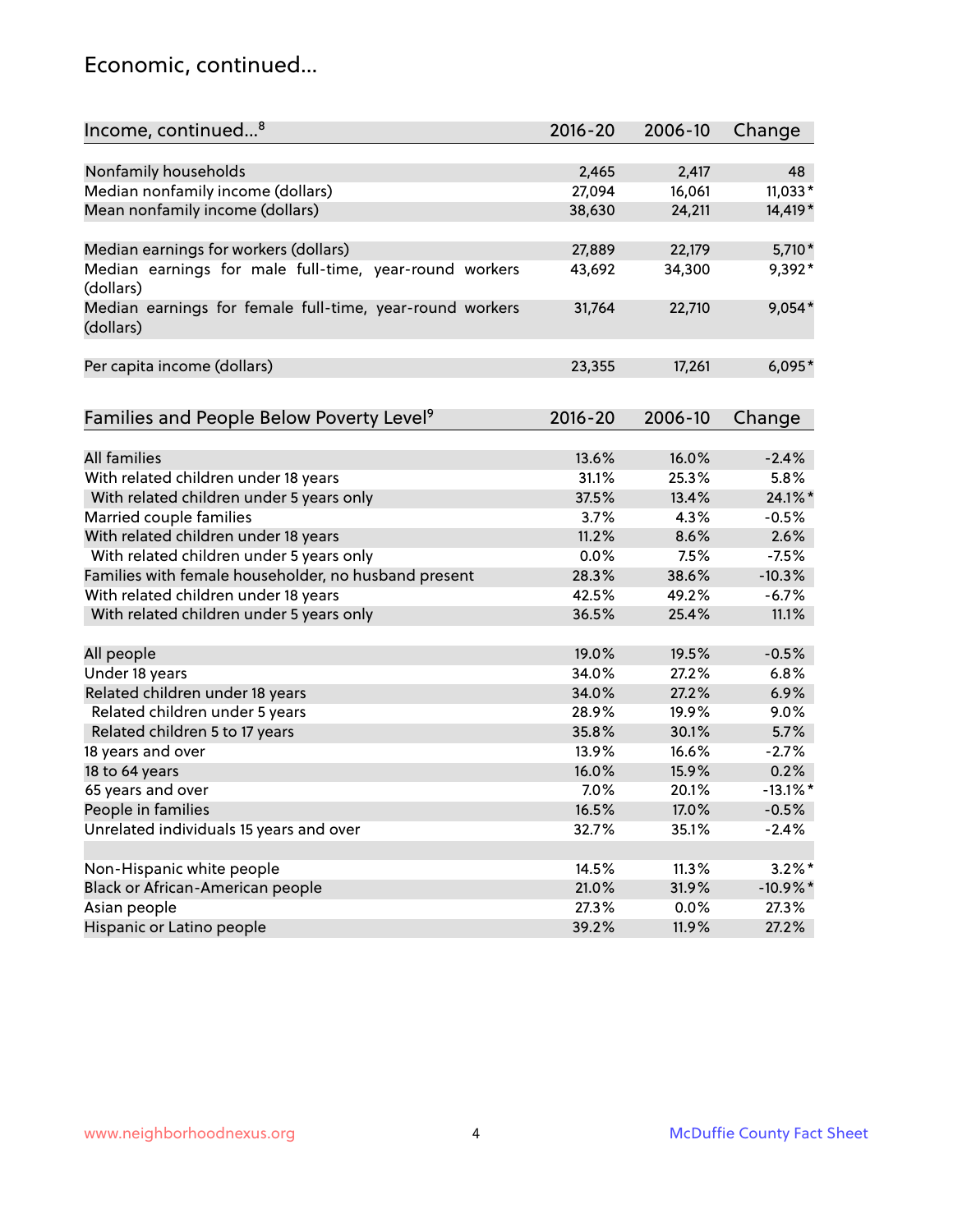# Employment

| Employment Status <sup>10</sup>                                                               | 2010        | 2020    | Change    |
|-----------------------------------------------------------------------------------------------|-------------|---------|-----------|
| In Labor Force                                                                                | 8,695       | 9,447   | 9,447     |
| <b>Unemployment Rate</b>                                                                      | 7.8%        | 13.2%   | $-5.4%$   |
|                                                                                               |             |         |           |
| Industry <sup>11</sup>                                                                        | $2016 - 20$ | 2006-10 | Change    |
| Civilian employed population 16 years and over                                                | 8,752       | 8,801   | $-49$     |
| Agriculture, forestry, fishing and hunting, and mining                                        | 3.1%        | 2.5%    | 0.6%      |
| Construction                                                                                  | 11.2%       | 10.9%   | 0.2%      |
| Manufacturing                                                                                 | 16.2%       | 13.1%   | 3.1%      |
| Wholesale trade                                                                               | 3.0%        | 3.6%    | $-0.7%$   |
| Retail trade                                                                                  | 12.5%       | 11.7%   | 0.8%      |
| Transportation and warehousing, and utilities                                                 | 5.3%        | 5.9%    | $-0.6%$   |
| Information                                                                                   | 2.0%        | 0.9%    | $1.1\%$ * |
| Finance and insurance, and real estate and rental and leasing                                 | 2.4%        | 3.7%    | $-1.2%$   |
| Professional, scientific, and management, and administrative<br>and waste management services | 6.6%        | 8.7%    | $-2.1%$   |
| Educational services, and health care and social assistance                                   | 22.0%       | 20.3%   | 1.7%      |
| Arts, entertainment, and recreation, and accommodation and<br>food services                   | 8.8%        | 10.5%   | $-1.7%$   |
| Other services, except public administration                                                  | 2.5%        | 3.4%    | $-0.8%$   |
| <b>Public administration</b>                                                                  | 4.4%        | 4.7%    | $-0.3%$   |
| Occupation <sup>12</sup>                                                                      | $2016 - 20$ | 2006-10 | Change    |
|                                                                                               |             |         |           |
| Civilian employed population 16 years and over                                                | 8,752       | 8,801   | $-49$     |
| Management, business, science, and arts occupations                                           | 28.0%       | 22.3%   | $5.7\%$ * |
| Service occupations                                                                           | 14.7%       | 22.2%   | $-7.5%$   |
| Sales and office occupations                                                                  | 21.4%       | 22.4%   | $-1.1%$   |
| Natural<br>resources,<br>construction,<br>and<br>maintenance<br>occupations                   | 13.8%       | 13.8%   | 0.0%      |
| Production, transportation, and material moving occupations                                   | 22.2%       | 19.2%   | 2.9%      |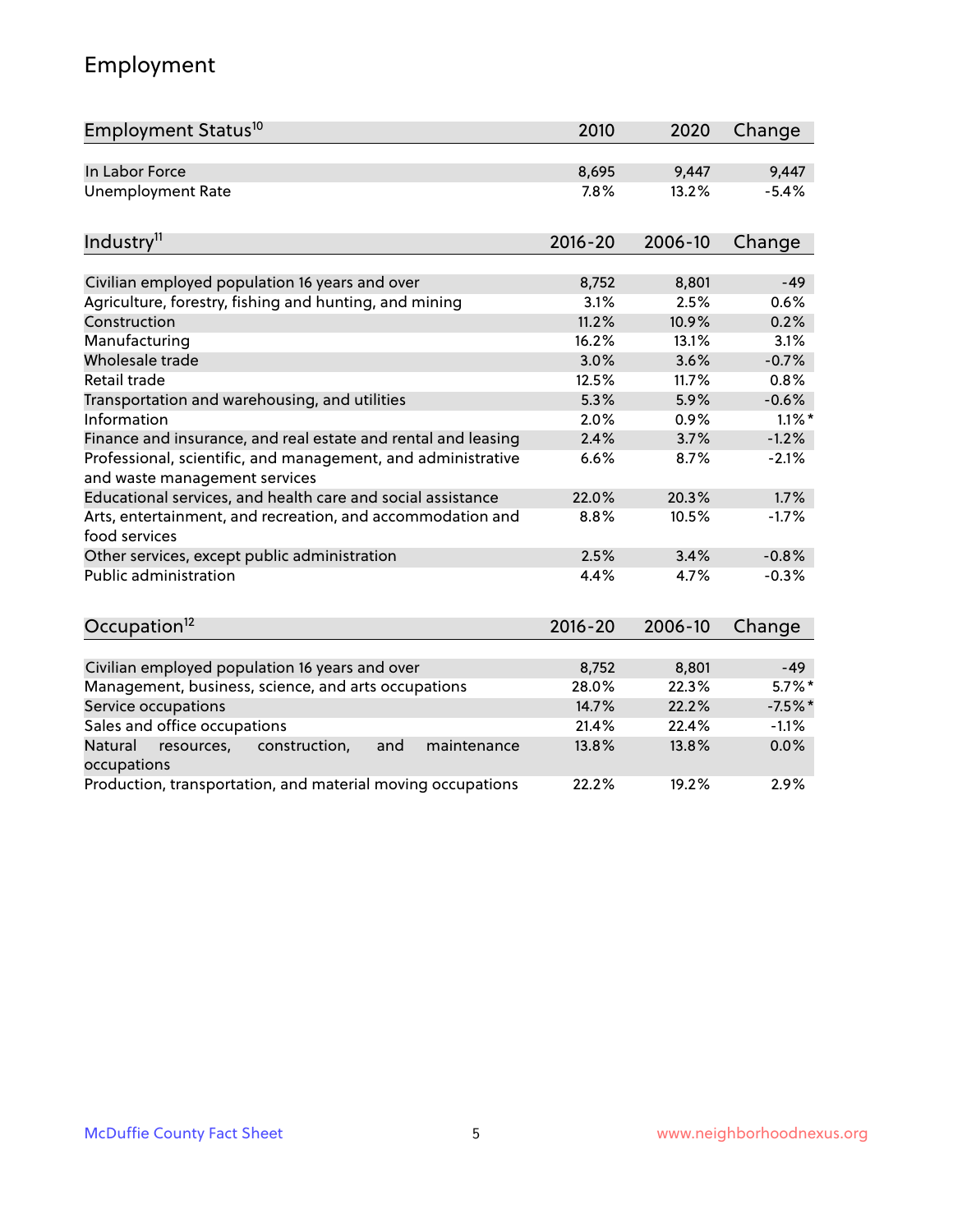# Employment, continued...

| Class of Worker <sup>13</sup>                          | $2016 - 20$ | 2006-10 | Change   |
|--------------------------------------------------------|-------------|---------|----------|
| Civilian employed population 16 years and over         | 8,752       | 8,801   | $-49$    |
| Private wage and salary workers                        | 80.5%       | 74.3%   | $6.2%$ * |
| Government workers                                     | 14.8%       | 18.8%   | $-3.9%$  |
| Self-employed in own not incorporated business workers | 4.6%        | 6.7%    | $-2.2%$  |
| <b>Unpaid family workers</b>                           | 0.1%        | 0.2%    | $-0.1%$  |
|                                                        |             |         |          |
| Job Flows <sup>14</sup>                                | 2019        | 2010    | Change   |
| Total Jobs in county                                   | 7,173       | 7,509   | $-336$   |
| Held by residents of county                            | 38.5%       | 42.0%   | $-3.5%$  |
| Held by non-residents of county                        | 61.5%       | 58.0%   | 3.5%     |
|                                                        |             |         |          |
| Jobs by Industry Sector <sup>15</sup>                  | 2019        | 2010    | Change   |
| Total Jobs in county                                   | 7,173       | 7,509   | $-336$   |
| Goods Producing sectors                                | 33.7%       | 34.1%   | $-0.4%$  |
| Trade, Transportation, and Utilities sectors           | 19.9%       | 21.5%   | $-1.6%$  |
| All Other Services sectors                             | 46.4%       | 44.4%   | 2.0%     |
|                                                        |             |         |          |
| Total Jobs in county held by county residents          | 2,763       | 3,152   | $-389$   |
| <b>Goods Producing sectors</b>                         | 38.2%       | 37.8%   | 0.4%     |
| Trade, Transportation, and Utilities sectors           | 11.9%       | 12.1%   | $-0.1%$  |
| All Other Services sectors                             | 49.9%       | 50.2%   | $-0.3%$  |
| Jobs by Earnings <sup>16</sup>                         | 2019        | 2010    | Change   |
|                                                        |             |         |          |
| Total Jobs in county                                   | 7,173       | 7,509   | $-336$   |
| Jobs with earnings \$1250/month or less                | 26.3%       | 26.2%   | 0.0%     |
| Jobs with earnings \$1251/month to \$3333/month        | 42.7%       | 48.9%   | $-6.2%$  |
| Jobs with earnings greater than \$3333/month           | 31.1%       | 24.9%   | 6.2%     |
| Total Jobs in county held by county residents          | 2,763       | 3,152   | $-389$   |
| Jobs with earnings \$1250/month or less                | 27.7%       | 27.4%   | 0.2%     |
| Jobs with earnings \$1251/month to \$3333/month        | 46.6%       | 51.2%   | -4.6%    |
| Jobs with earnings greater than \$3333/month           | 25.7%       | 21.4%   | 4.3%     |
|                                                        |             |         |          |
| Jobs by Age of Worker <sup>17</sup>                    | 2019        | 2010    | Change   |
| Total Jobs in county                                   | 7,173       | 7,509   | $-336$   |
| Jobs with workers age 29 or younger                    | 19.6%       | 19.5%   | 0.2%     |
| Jobs with workers age 30 to 54                         | 52.7%       | 60.5%   | $-7.8%$  |
| Jobs with workers age 55 or older                      | 27.7%       | 20.0%   | 7.7%     |
|                                                        |             |         |          |
| Total Jobs in county held by county residents          | 2,763       | 3,152   | $-389$   |
| Jobs with workers age 29 or younger                    | 18.7%       | 16.4%   | 2.3%     |
| Jobs with workers age 30 to 54                         | 49.4%       | 59.8%   | $-10.4%$ |
| Jobs with workers age 55 or older                      | 31.9%       | 23.8%   | 8.1%     |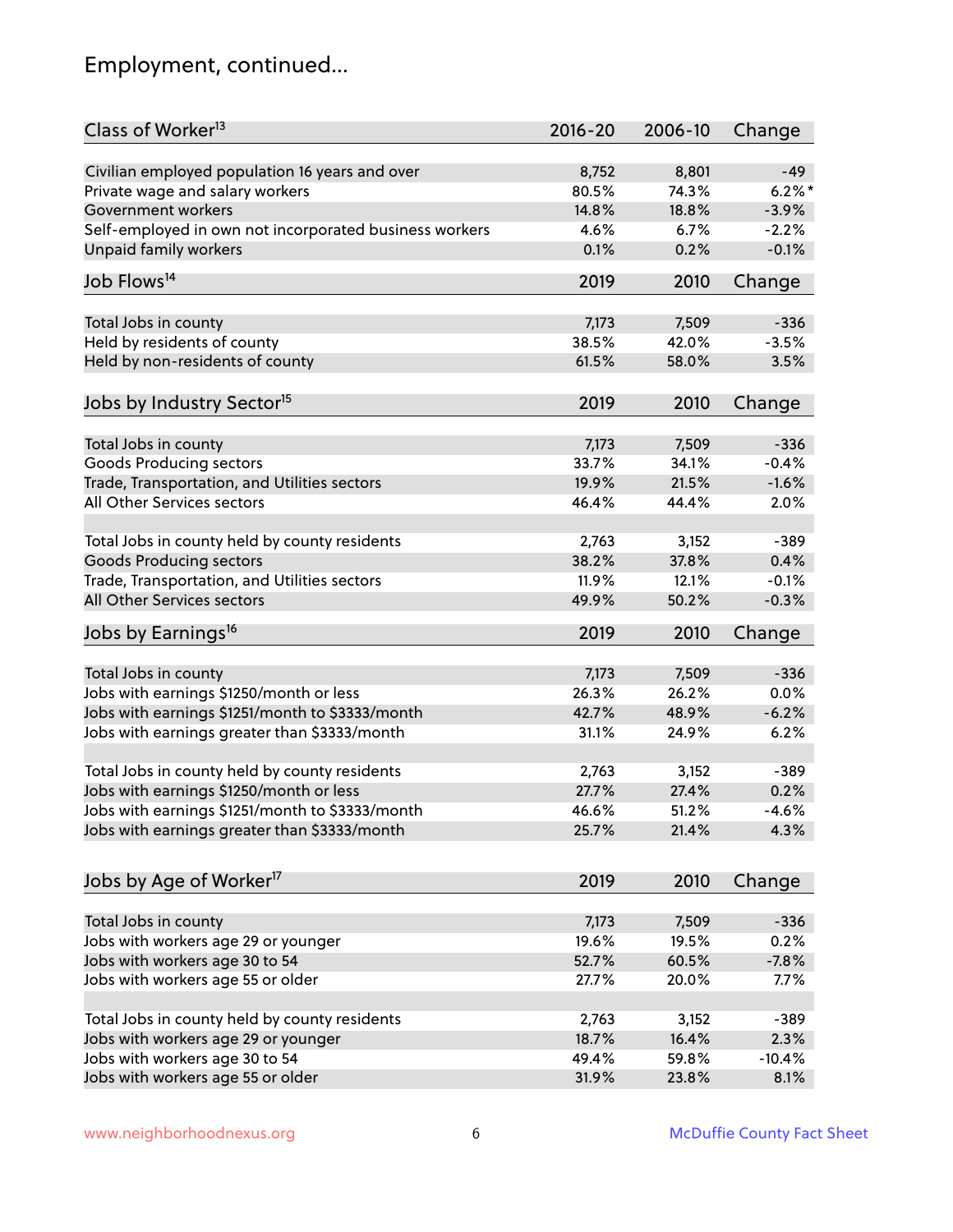#### Education

| Early Learning <sup>18</sup>                        |             |         | 2022       |
|-----------------------------------------------------|-------------|---------|------------|
| Licensed Capacity of Early Learning Centers         |             |         | 722        |
| Licenced capacity per 1,000 children ages 0-4       |             |         | 532.8      |
| School Enrollment <sup>19</sup>                     | 2022        | 2010    | Change     |
|                                                     |             |         |            |
| <b>Enrolled in Public School</b>                    | 3,334       | 4,190   | $-856$     |
| White                                               | 31.8%       | 47.5%   | $-15.7%$   |
| <b>Black or African-American</b>                    | 59.1%       | 49.2%   | 9.9%       |
| Asian                                               | 0.2%        | 0.0%    | 0.2%       |
| <b>Native American</b>                              | 0.1%        | 0.0%    | 0.1%       |
| Pacific Islander                                    | 0.1%        | 0.0%    | 0.0%       |
| <b>Biracial or Multi-Racial</b>                     | 4.6%        | 1.2%    | 3.4%       |
| Hispanic or Latino                                  | 4.1%        | 1.6%    | 2.5%       |
| Georgia Milestones: 3rd Grade Reading <sup>20</sup> |             |         | 2019       |
|                                                     |             |         |            |
| Number of Students Tested                           |             |         | 291        |
| Proficient or Distinguished                         |             |         | 25.8%      |
| Georgia Milestones: 8th Grade Math <sup>21</sup>    |             |         | 2019       |
| <b>Number of Students Tested</b>                    |             |         | 291        |
| Proficient or Distinguished                         |             |         | 21.3%      |
| Graduation Rates <sup>22</sup>                      |             |         |            |
|                                                     | 2021        | 2012    | Change     |
| Cohort                                              | 233         | 272     | $-39$      |
| <b>High School Graduation Rate</b>                  | 83.3%       | 73.9%   | 9.4%       |
| Educational Attainment <sup>23</sup>                | $2016 - 20$ | 2006-10 | Change     |
|                                                     |             |         |            |
| Population 25 years and over                        | 14,403      | 14,110  | 293*       |
| Less than 9th grade                                 | 4.0%        | 10.5%   | $-6.5%$ *  |
| 9th to 12th grade, no diploma                       | 11.6%       | 19.4%   | $-7.8\%$ * |
| High school graduate (includes equivalency)         | 40.5%       | 35.7%   | 4.8%*      |
| Some college, no degree                             | 20.7%       | 16.4%   | 4.3%*      |
| Associate's degree                                  | 8.2%        | 6.4%    | 1.8%       |
| Bachelor's degree                                   | 8.7%        | 7.3%    | 1.4%       |
| Graduate or professional degree                     | 6.3%        | 4.3%    | 2.0%       |
| Percent high school graduate or higher              | 84.4%       | 70.1%   | 14.3%*     |
| Percent bachelor's degree or higher                 | 15.0%       | 11.5%   | $3.5\%$ *  |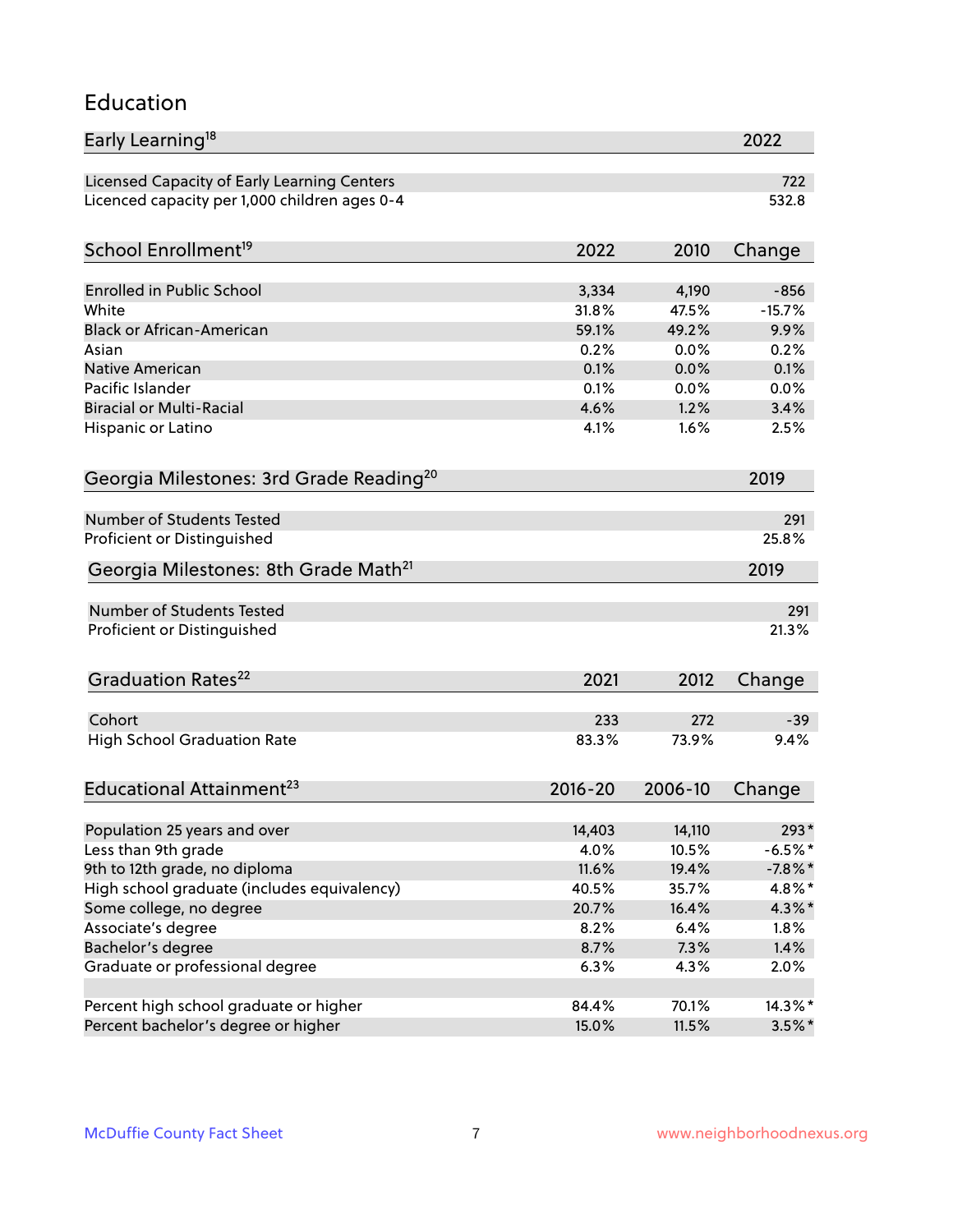### Housing

| Households by Type <sup>24</sup>                     | 2016-20 | 2006-10 | Change    |
|------------------------------------------------------|---------|---------|-----------|
|                                                      |         |         |           |
| <b>Total households</b>                              | 8,238   | 8,283   | $-45$     |
| Family households (families)                         | 70.1%   | 70.8%   | $-0.7%$   |
| With own children under 18 years                     | 22.7%   | 27.0%   | $-4.3%$   |
| Married-couple family                                | 44.8%   | 44.2%   | 0.6%      |
| With own children of the householder under 18 years  | 11.5%   | 14.9%   | $-3.4%$   |
| Male householder, no wife present, family            | 5.6%    | 5.2%    | 0.3%      |
| With own children of the householder under 18 years  | 2.2%    | 2.7%    | $-0.4%$   |
| Female householder, no husband present, family       | 19.7%   | 21.4%   | $-1.7%$   |
| With own children of the householder under 18 years  | 9.0%    | 9.4%    | $-0.5%$   |
| Nonfamily households                                 | 29.9%   | 29.2%   | 0.7%      |
| Householder living alone                             | 25.3%   | 26.8%   | $-1.5%$   |
| 65 years and over                                    | 8.6%    | 10.3%   | $-1.7%$   |
| Households with one or more people under 18 years    | 27.9%   | 33.4%   | $-5.5%$ * |
| Households with one or more people 65 years and over | 33.0%   | 26.0%   | $7.0\%$ * |
|                                                      |         |         |           |
| Average household size                               | 2.56    | 2.58    | $-0.02$   |
| Average family size                                  | 3.10    | 3.13    | $-0.03$   |
| Housing Occupancy <sup>25</sup>                      | 2016-20 | 2006-10 | Change    |
|                                                      |         |         |           |
| Total housing units                                  | 9,371   | 9,314   | 57        |
| Occupied housing units                               | 87.9%   | 88.9%   | $-1.0%$   |
| Vacant housing units                                 | 12.1%   | 11.1%   | 1.0%      |
|                                                      |         |         |           |
| Homeowner vacancy rate                               | 0.9     | 1.9     | $-0.9$    |
| Rental vacancy rate                                  | 3.6     | 5.0     | $-1.4$    |
| Units in Structure <sup>26</sup>                     | 2016-20 | 2006-10 | Change    |
|                                                      |         |         |           |
| Total housing units                                  | 9,371   | 9,314   | 57        |
| 1-unit, detached                                     | 64.6%   | 63.2%   | 1.4%      |
| 1-unit, attached                                     | 0.6%    | 1.4%    | $-0.8%$   |
| 2 units                                              | 2.7%    | 1.7%    | 0.9%      |
| 3 or 4 units                                         | 1.5%    | 2.4%    | $-0.9%$   |
| 5 to 9 units                                         | 2.1%    | 3.0%    | $-0.9%$   |
| 10 to 19 units                                       | 1.3%    | 1.1%    | 0.2%      |
| 20 or more units                                     | 2.3%    | 1.3%    | 1.0%      |
| Mobile home                                          | 25.0%   | 25.9%   | $-0.9%$   |
| Boat, RV, van, etc.                                  | 0.0%    | 0.0%    | 0.0%      |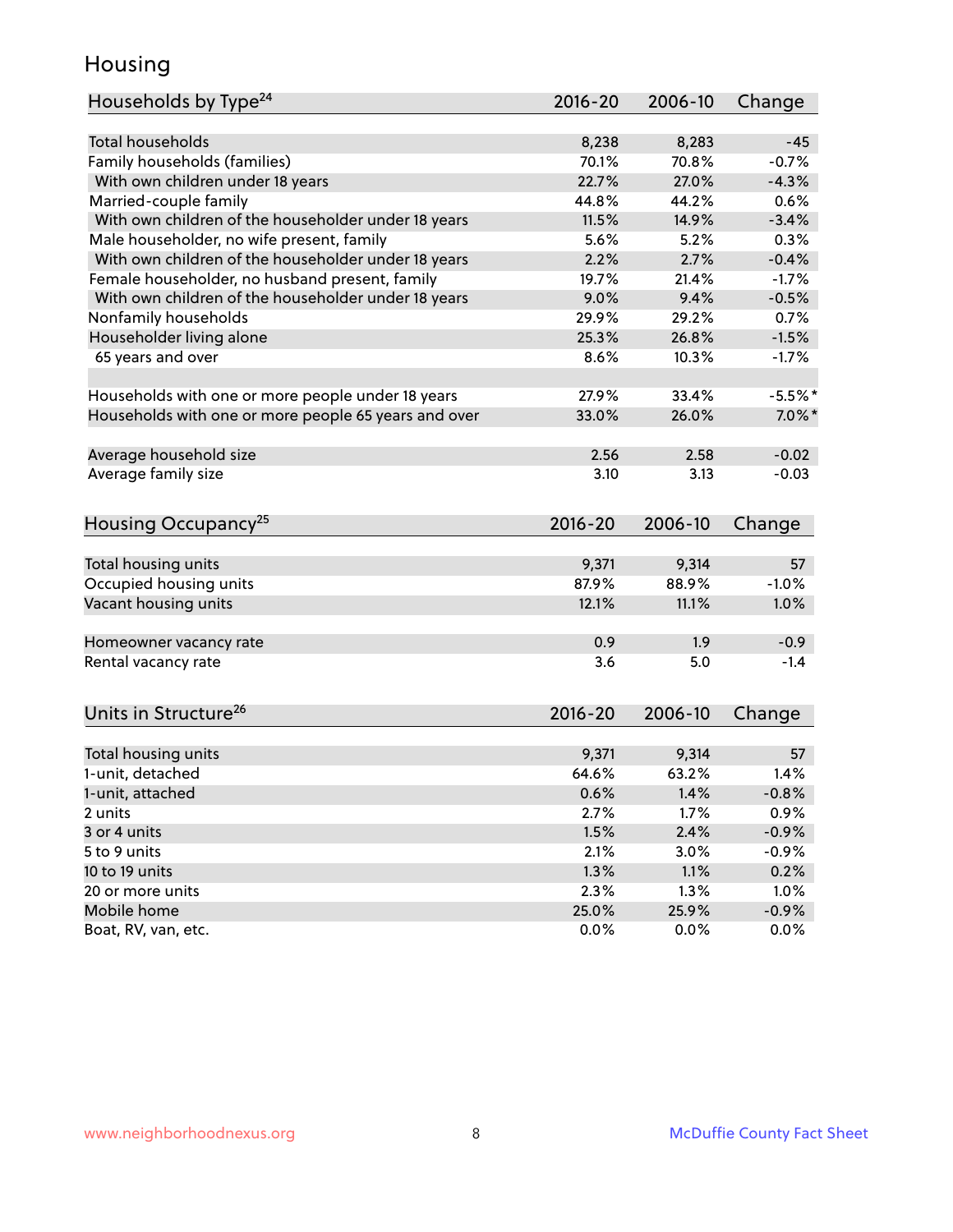# Housing, Continued...

| Year Structure Built <sup>27</sup>             | 2016-20      | 2006-10      | Change          |
|------------------------------------------------|--------------|--------------|-----------------|
|                                                |              |              |                 |
| Total housing units                            | 9,371        | 9,314        | 57              |
| Built 2014 or later                            | 2.6%         | (X)          | (X)             |
| Built 2010 to 2013                             | 0.3%         | (X)          | (X)             |
| Built 2000 to 2009                             | 14.1%        | 9.4%         | 4.6%*           |
| Built 1990 to 1999                             | 16.8%        | 15.6%        | 1.3%            |
| Built 1980 to 1989                             | 17.0%        | 14.8%        | 2.2%            |
| Built 1970 to 1979                             | 19.4%        | 27.3%        | $-8.0\%$ *      |
| Built 1960 to 1969                             | 13.9%        | 11.7%        | 2.2%            |
| Built 1950 to 1959                             | 9.8%         | 10.0%        | $-0.3%$         |
| Built 1940 to 1949                             | 2.3%         | 3.8%         | $-1.5%$         |
| Built 1939 or earlier                          | 3.9%         | 7.3%         | $-3.4\%$ *      |
| Housing Tenure <sup>28</sup>                   | $2016 - 20$  | 2006-10      | Change          |
|                                                |              |              |                 |
| Occupied housing units                         | 8,238        | 8,283        | $-45$           |
| Owner-occupied                                 | 68.0%        | 65.0%        | 3.0%            |
| Renter-occupied                                | 32.0%        | 35.0%        | $-3.0%$         |
| Average household size of owner-occupied unit  | 2.57         | 2.57         | $-0.00$         |
| Average household size of renter-occupied unit | 2.55         | 2.60         | $-0.05$         |
| Residence 1 Year Ago <sup>29</sup>             | 2016-20      | 2006-10      | Change          |
| Population 1 year and over                     | 21,065       | 21,409       | $-344*$         |
| Same house                                     | 89.8%        | 87.1%        | 2.8%            |
| Different house in the U.S.                    | 10.1%        | 12.5%        | $-2.4%$         |
| Same county                                    | 3.4%         | 7.2%         | $-3.8\%$ *      |
| Different county                               | 6.7%         | 5.4%         | 1.3%            |
| Same state                                     | 3.4%         | 3.2%         | 0.2%            |
|                                                |              |              |                 |
| Different state<br>Abroad                      | 3.3%<br>0.0% | 2.1%<br>0.4% | 1.2%<br>$-0.4%$ |
| Value of Housing Unit <sup>30</sup>            | 2016-20      | 2006-10      | Change          |
|                                                |              |              |                 |
| Owner-occupied units                           | 5,603        | 5,382        | 221             |
| Less than \$50,000                             | 17.7%        | 17.7%        | $-0.0%$         |
| \$50,000 to \$99,999                           | 25.9%        | 35.1%        | $-9.2\%$ *      |
| \$100,000 to \$149,999                         | 20.6%        | 19.2%        | 1.3%            |
| \$150,000 to \$199,999                         | 14.4%        | 10.7%        | $3.7\%$ *       |
| \$200,000 to \$299,999                         | 12.6%        | 12.5%        | 0.1%            |
| \$300,000 to \$499,999                         | 7.1%         | 3.4%         | $3.7\%$ *       |
| \$500,000 to \$999,999                         | 1.4%         | 1.4%         | $-0.0%$         |
| \$1,000,000 or more                            | 0.4%         | 0.0%         | 0.4%            |
| Median (dollars)                               | 115,100      | 93,600       | 21,500*         |
| Mortgage Status <sup>31</sup>                  | $2016 - 20$  | 2006-10      | Change          |
|                                                |              |              |                 |
| Owner-occupied units                           | 5,603        | 5,382        | 221             |
| Housing units with a mortgage                  | 53.6%        | 57.9%        | $-4.3%$         |
| Housing units without a mortgage               | 46.4%        | 42.1%        | 4.3%            |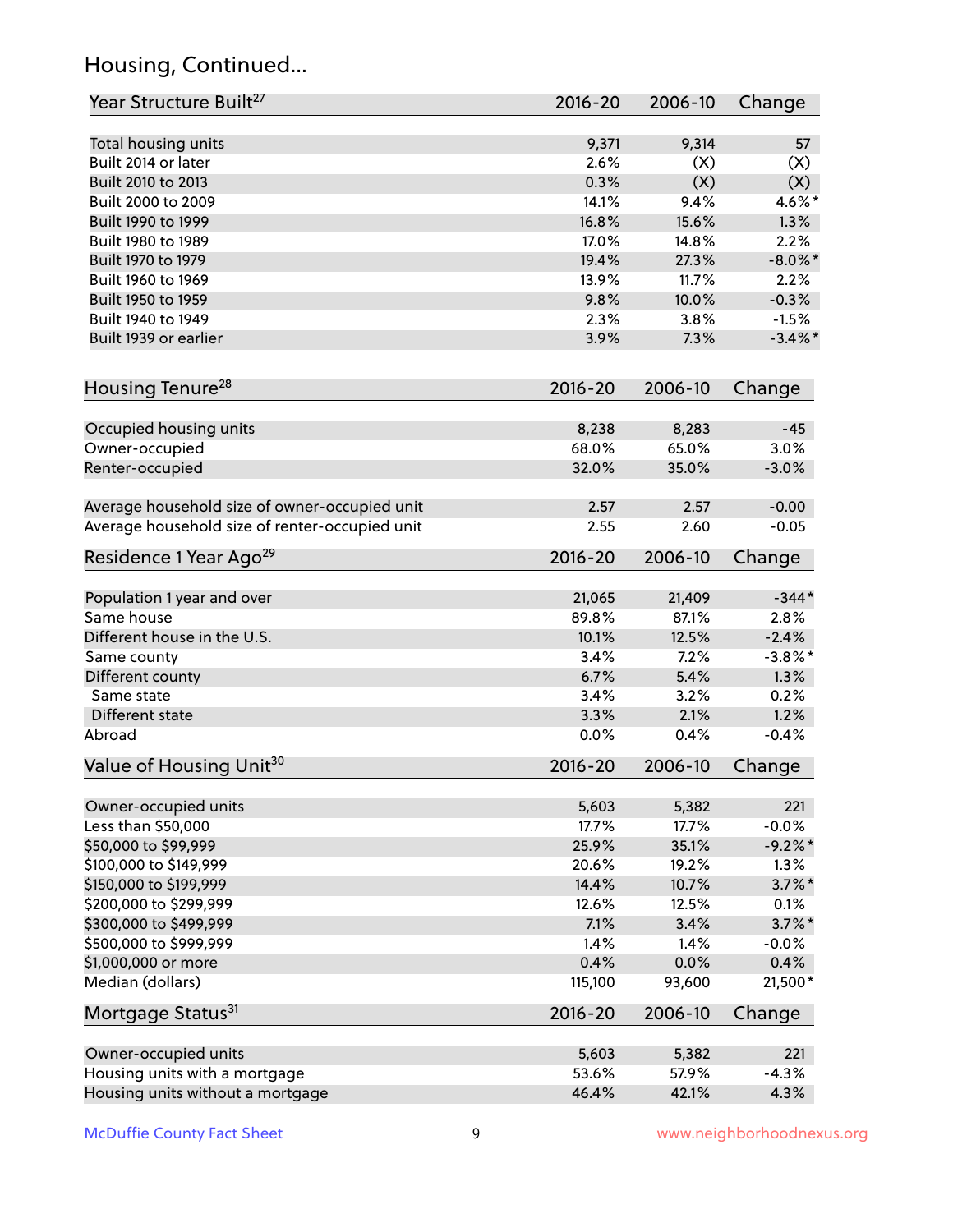# Housing, Continued...

| Selected Monthly Owner Costs <sup>32</sup>                                            | 2016-20   | 2006-10 | Change     |
|---------------------------------------------------------------------------------------|-----------|---------|------------|
| Housing units with a mortgage                                                         | 3,004     | 3,118   | $-114$     |
| Less than \$300                                                                       | 0.0%      | 0.0%    | 0.0%       |
| \$300 to \$499                                                                        | 4.4%      | 6.2%    | $-1.9%$    |
| \$500 to \$999                                                                        | 37.1%     | 46.3%   | $-9.2%$    |
| \$1,000 to \$1,499                                                                    | 41.6%     | 28.1%   | 13.5%*     |
| \$1,500 to \$1,999                                                                    | 9.0%      | 14.4%   | $-5.4\%$ * |
| \$2,000 to \$2,999                                                                    | 6.7%      | 4.4%    | 2.4%       |
| \$3,000 or more                                                                       | 1.2%      | 0.6%    | 0.6%       |
| Median (dollars)                                                                      | 1,080     | 963     | 117        |
|                                                                                       |           |         |            |
| Housing units without a mortgage                                                      | 2,599     | 2,264   | 335        |
| Less than \$150                                                                       | 2.2%      | 4.2%    | $-2.0%$    |
| \$150 to \$249                                                                        | 19.4%     | 29.2%   | $-9.8%$ *  |
| \$250 to \$349                                                                        | 22.5%     | 26.4%   | $-3.9%$    |
| \$350 to \$499                                                                        | 28.9%     | 20.8%   | 8.1%       |
| \$500 to \$699                                                                        | 21.2%     | 15.0%   | 6.3%       |
| \$700 or more                                                                         | 5.7%      | 4.4%    | 1.4%       |
| Median (dollars)                                                                      | 380       | 311     | $69*$      |
| Household Income <sup>33</sup>                                                        |           |         |            |
| Housing units with a mortgage (excluding units where<br>SMOCAPI cannot be computed)   | 2,996     | 3,118   | $-122$     |
| Less than 20.0 percent                                                                | 44.2%     | 31.8%   | 12.5%*     |
| 20.0 to 24.9 percent                                                                  | 12.6%     | 16.9%   | $-4.3%$    |
| 25.0 to 29.9 percent                                                                  | 15.8%     | 13.9%   | 1.9%       |
| 30.0 to 34.9 percent                                                                  | 6.0%      | 14.6%   | $-8.6\%$ * |
| 35.0 percent or more                                                                  | 21.4%     | 22.9%   | $-1.5%$    |
| Not computed                                                                          | 8         | 0       | 8          |
| Housing unit without a mortgage (excluding units where<br>SMOCAPI cannot be computed) | 2,599     | 2,167   | 432*       |
| Less than 10.0 percent                                                                | 55.2%     | 41.9%   | 13.3%*     |
| 10.0 to 14.9 percent                                                                  | 19.5%     | 17.9%   | 1.6%       |
| 15.0 to 19.9 percent                                                                  | 7.8%      | 9.6%    | $-1.7%$    |
| 20.0 to 24.9 percent                                                                  | 5.5%      | 7.1%    | $-1.6%$    |
| 25.0 to 29.9 percent                                                                  | 1.5%      | 8.2%    | $-6.7\%$ * |
| 30.0 to 34.9 percent                                                                  | 2.3%      | 6.0%    | $-3.6%$    |
| 35.0 percent or more                                                                  | 8.0%      | 9.4%    | $-1.3%$    |
| Not computed                                                                          | $\pmb{0}$ | 97      | $-97$      |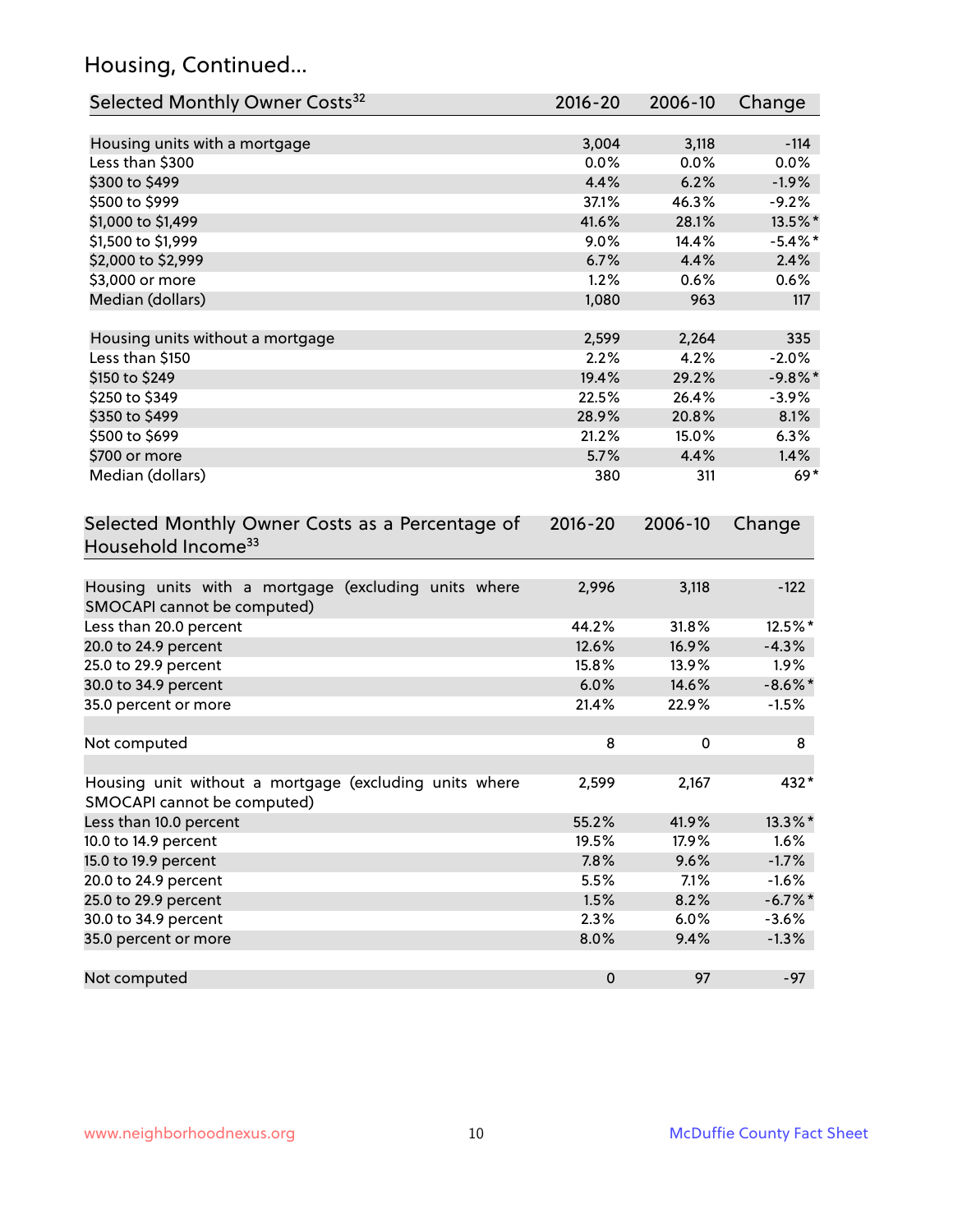# Housing, Continued...

| Gross Rent <sup>34</sup>                                                       | 2016-20     | 2006-10 | Change      |
|--------------------------------------------------------------------------------|-------------|---------|-------------|
|                                                                                |             |         |             |
| Occupied units paying rent                                                     | 2,475       | 2,449   | 26          |
| Less than \$200                                                                | 0.4%        | 5.1%    | $-4.7%$ *   |
| \$200 to \$499                                                                 | 15.9%       | 24.9%   | $-9.1%$     |
| \$500 to \$749                                                                 | 39.2%       | 50.1%   | $-10.9%$    |
| \$750 to \$999                                                                 | 32.6%       | 16.0%   | 16.6%*      |
| \$1,000 to \$1,499                                                             | 10.0%       | 3.8%    | 6.2%        |
| \$1,500 to \$1,999                                                             | 1.8%        | 0.0%    | 1.8%        |
| \$2,000 or more                                                                | 0.0%        | 0.0%    | 0.0%        |
| Median (dollars)                                                               | 719         | 565     | $154*$      |
| No rent paid                                                                   | 160         | 452     | $-292*$     |
| Gross Rent as a Percentage of Household Income <sup>35</sup>                   | $2016 - 20$ | 2006-10 | Change      |
| Occupied units paying rent (excluding units where GRAPI<br>cannot be computed) | 2,423       | 2,423   | $\mathbf 0$ |
| Less than 15.0 percent                                                         | 15.4%       | 12.3%   | 3.1%        |
| 15.0 to 19.9 percent                                                           | 17.1%       | 19.6%   | $-2.6%$     |
| 20.0 to 24.9 percent                                                           | 8.3%        | 13.7%   | $-5.4%$     |
| 25.0 to 29.9 percent                                                           | 9.8%        | 7.5%    | 2.4%        |
| 30.0 to 34.9 percent                                                           | 6.9%        | 7.3%    | $-0.5%$     |
| 35.0 percent or more                                                           | 42.4%       | 39.5%   | 3.0%        |
| Not computed                                                                   | 212         | 478     | $-266*$     |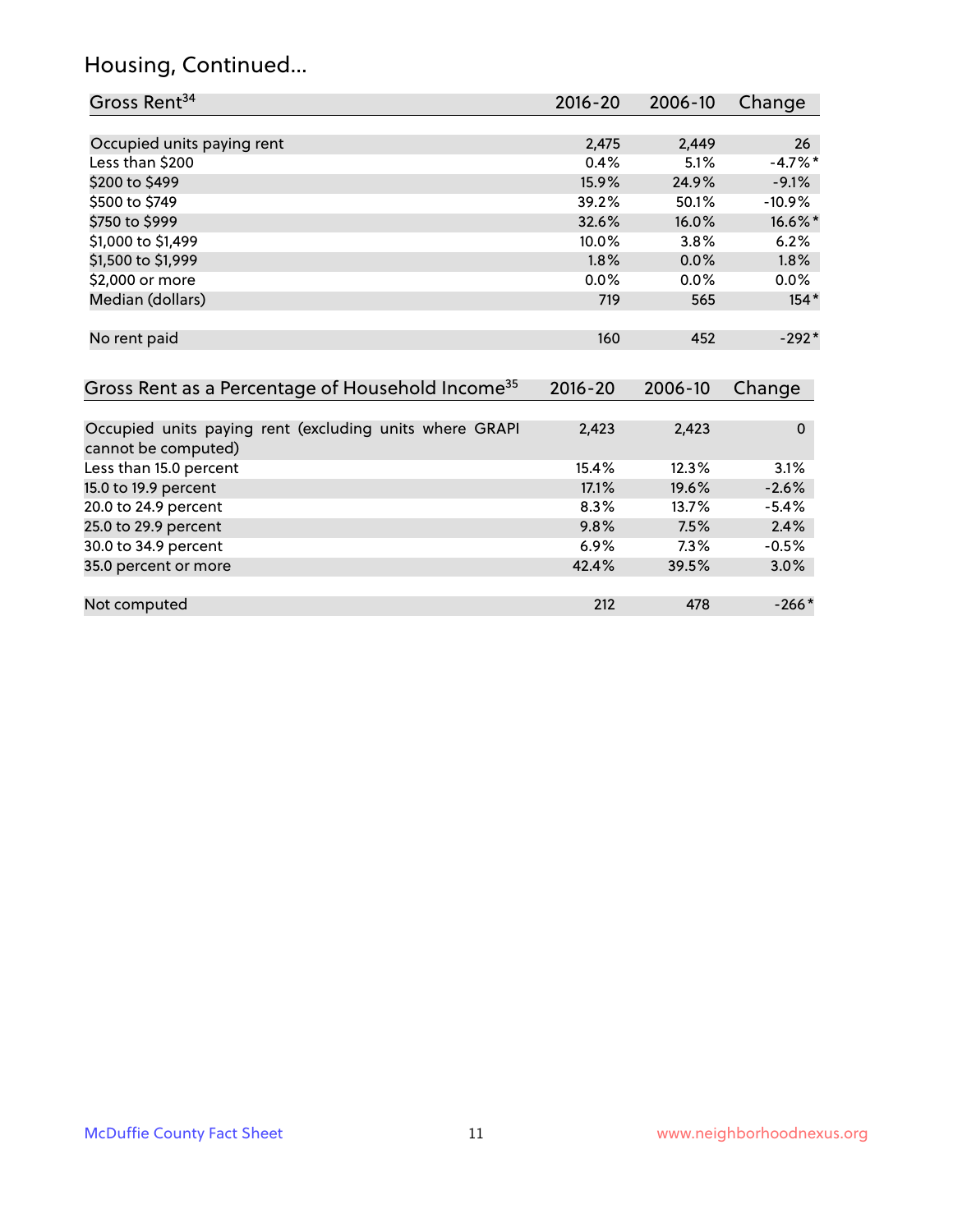# Community Involvement

| Voter Registration and Turnout <sup>36</sup> | 2020   |
|----------------------------------------------|--------|
|                                              |        |
| Active registered voters                     | 15,016 |
| Number voted in Presidential election        | 10.430 |
| Percent voted in Presidential election       | 69.5%  |

## Transportation

| Commuting to Work <sup>37</sup>           | 2016-20     | 2006-10  | Change     |
|-------------------------------------------|-------------|----------|------------|
|                                           |             |          |            |
| Workers 16 years and over                 | 8,621       | 8,493    | 128        |
| Car, truck, or van - drove alone          | 89.0%       | 83.3%    | $5.7\%$ *  |
| Car, truck, or van - carpooled            | 5.5%        | $11.9\%$ | $-6.4\%$ * |
| Public transportation (excluding taxicab) | $0.0\%$     | 0.3%     | $-0.3%$    |
| Walked                                    | 1.2%        | 2.0%     | $-0.8%$    |
| Other means                               | 0.8%        | 0.5%     | $0.4\%$    |
| Worked at home                            | 3.4%        | 2.0%     | $1.4\%$ *  |
| Mean travel time to work (minutes)        | 25.3        | 23.7     | 1.6        |
| Vehicles Available <sup>38</sup>          | $2016 - 20$ | 2006-10  | Change     |
| Occupied housing units                    | 8,238       | 8,283    | $-45$      |
| No vehicles available                     | 8.1%        | 12.3%    | $-4.2\%$ * |
| 1 vehicle available                       | 26.4%       | 31.8%    | $-5.4%$    |
| 2 vehicles available                      | 34.0%       | 31.5%    | $2.6\%$    |
| 3 or more vehicles available              | 31.4%       | 24.4%    | $7.0\%$ *  |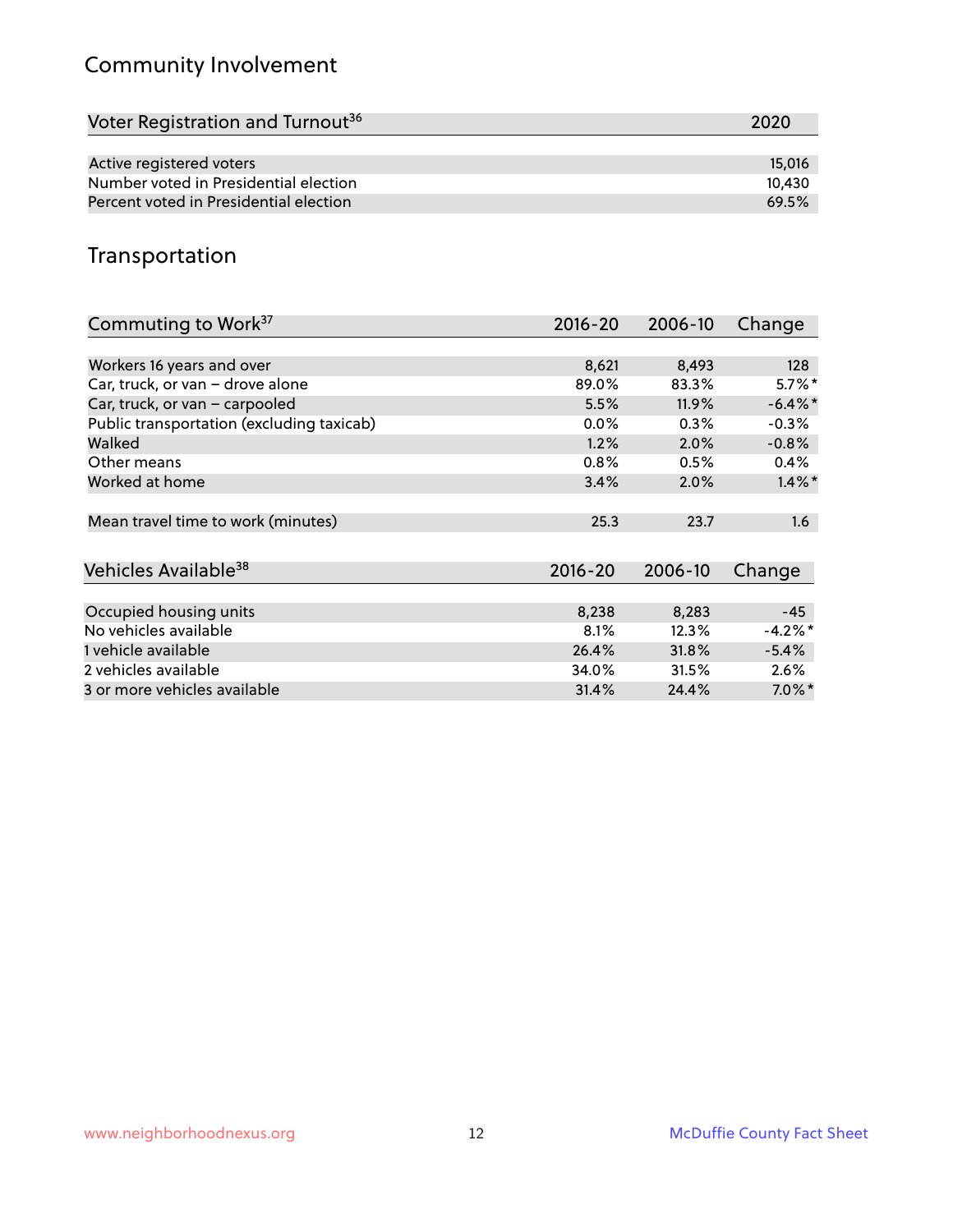#### Health

| Health Insurance coverage <sup>39</sup> | 2016-20 |
|-----------------------------------------|---------|
|-----------------------------------------|---------|

| Civilian Noninstitutionalized Population                | 21,076 |
|---------------------------------------------------------|--------|
| With health insurance coverage                          | 86.1%  |
| With private health insurance coverage                  | 54.5%  |
| With public health coverage                             | 43.7%  |
| No health insurance coverage                            | 13.9%  |
| Civilian Noninstitutionalized Population Under 19 years | 5,562  |
| No health insurance coverage                            | 8.3%   |
| Civilian Noninstitutionalized Population 19 to 64 years | 11,808 |
| In labor force:                                         | 8,608  |
| Employed:                                               | 8,018  |
| With health insurance coverage                          | 82.6%  |
| With private health insurance coverage                  | 22.9%  |
| With public coverage                                    | 8.8%   |
| No health insurance coverage                            | 17.4%  |
| Unemployed:                                             | 590    |
| With health insurance coverage                          | 56.1%  |
| With private health insurance coverage                  | 22.9%  |
| With public coverage                                    | 33.9%  |
| No health insurance coverage                            | 43.9%  |
| Not in labor force:                                     | 3,200  |
| With health insurance coverage                          | 74.6%  |
| With private health insurance coverage                  | 38.7%  |
| With public coverage                                    | 46.0%  |
| No health insurance coverage                            | 25.4%  |

| <b>Health Factors</b> | <b>Most Recent</b> |
|-----------------------|--------------------|
|                       |                    |

| Premature Death (YPLL before age 75 per 100,000 population, age-adjusted) <sup>40</sup> | 12,937.5 |
|-----------------------------------------------------------------------------------------|----------|
| Average number of Physically Unhealthy Days <sup>41</sup>                               | 5.3      |
| Average number of Mentally Unhealthy Days <sup>42</sup>                                 | 5.9      |
| Low Birthweight Births <sup>43</sup>                                                    | 12.7%    |
| Diabetes Prevalence <sup>44</sup>                                                       | 14.0%    |
| HIV Prevalence (per 100,000 population) <sup>45</sup>                                   | 337.3    |
| Rate, Deduplicated ER Visits for Asthma, Ages 0-17 <sup>46</sup>                        | 1,073.3  |